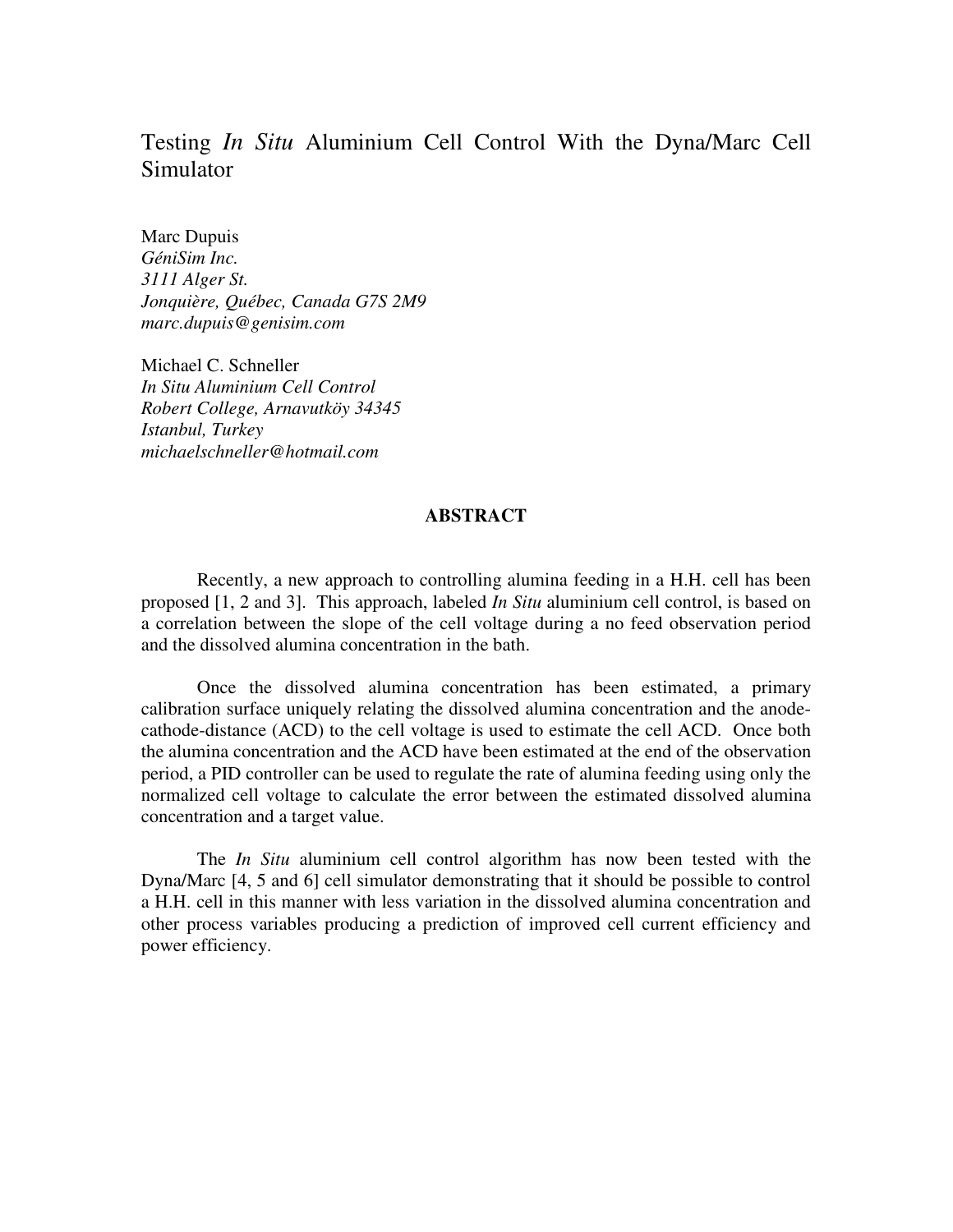# *IN SITU* **ALUMINIUM CELL CONTROL**

A new approach to controlling alumina feeding in a H.H. cell, called *In Situ* aluminium cell control has been recently proposed [1, 2 and 3]. The core principle is quite simple: it turned out that it is possible to extract the values of both the dissolved alumina concentration and the ACD at the end of a 5 to 10 minute no feed observation period by using only the standard cell amperage and voltage data.

Once this is done, it is possible for an extended period of time to use a PID controller to regulate the rate of alumina feeding using only the normalized cell voltage to calculate the error between the estimated dissolved alumina concentration and a target value. After an extended period of 8 to 12 hours, a new no feed observation period must be performed in order to reestablish the value of both process variables. The detailed procedure is described below.

# **Calculation of the normalized cell voltage**

The first step is a calculation of the normalized cell voltage using raw sampled cell amperage and voltage data points in order to remove the effect of the line amperage fluctuations on the cell voltage fluctuations. Calculating normalized cell voltage is an alternative to calculating cell pseudo-resistance. This variable can then be used to assess the change of cell voltage/resistance due to changes in cell bath chemistry and ACD which are independent of the cell amperage.

$$
V_n = (V - BEMF) / I * I_n + BEMF
$$
 (1)

Where:

- $V_n$  is the normalized cell voltage mostly free of fluctuation due to the amperage fluctuation  $(V)$
- V is the raw fluctuating cell voltage (V)
- I is the raw fluctuating cell amperage (kA)
- $I_n$  is the nominal or target cell amperage (kA)

BEMF is the extrapolated voltage at zero amperage usually set to 1.65 (V)

The Dyna/Marc cell simulator can be used to illustrate the efficacy of this procedure. It can be set up to produce a noisy cell amperage but also a cell resistance without MHD and bubble release fluctuations. In this way raw cell voltage noise is only dependant on the amperage noise as shown in Figure 1.

As already demonstrated in [7], employing an incorrect value for the BEMF will lead to the calculation of a noisy cell pseudo-resistance as can be seen in Figure 2, but also of a cell pseudo-resistance having a significantly different value. As we can see in Figure 3, using an incorrect value for the BEMF will lead to the calculation of a noisy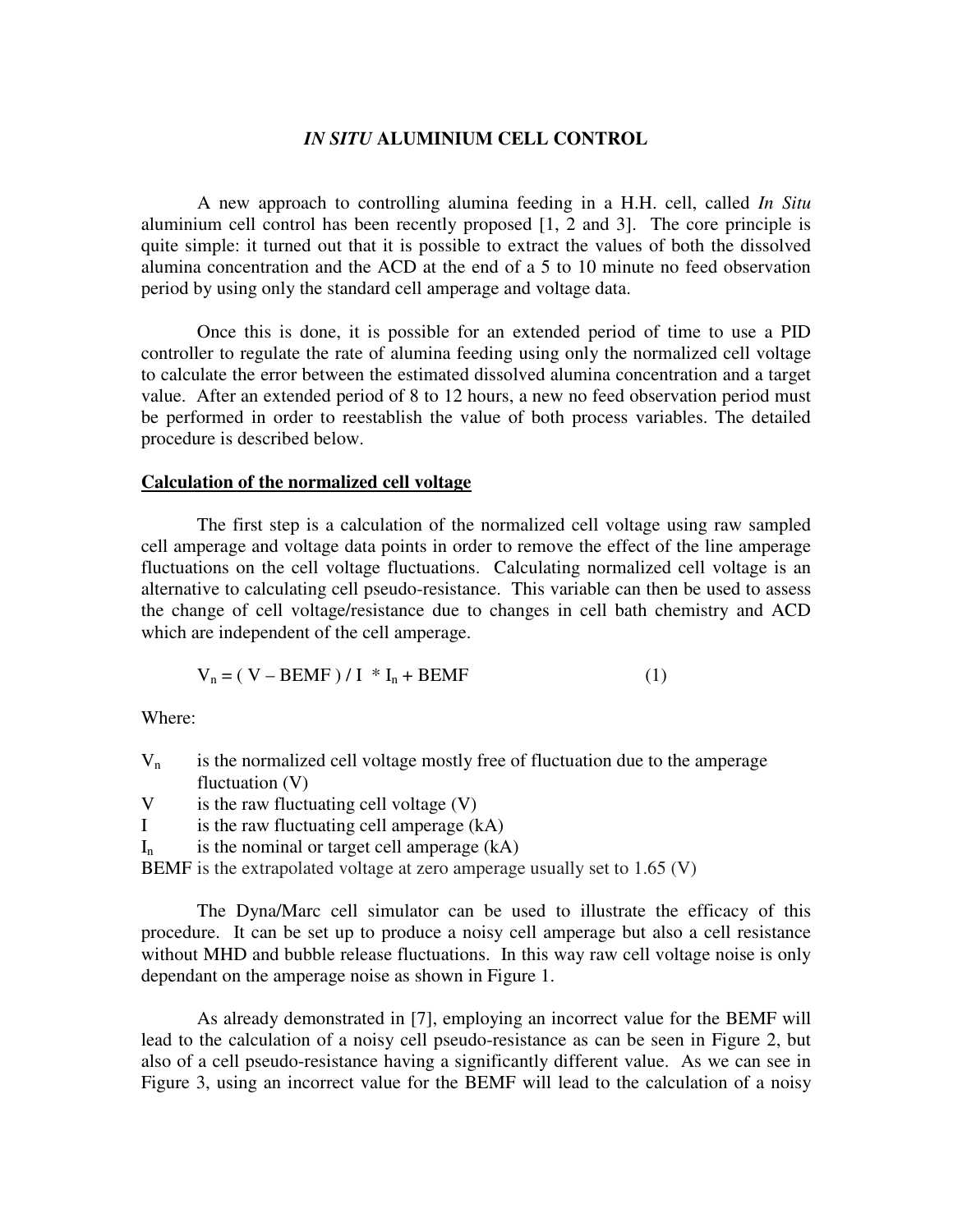normalized cell voltage but will not change the average value that is not affected by the choice of the value of BEMF.



Figure 1: Raw cell voltage and amperage

### Cell Pseudo-resistance



Figure 2: Cell pseudo-resistance for two BEMF values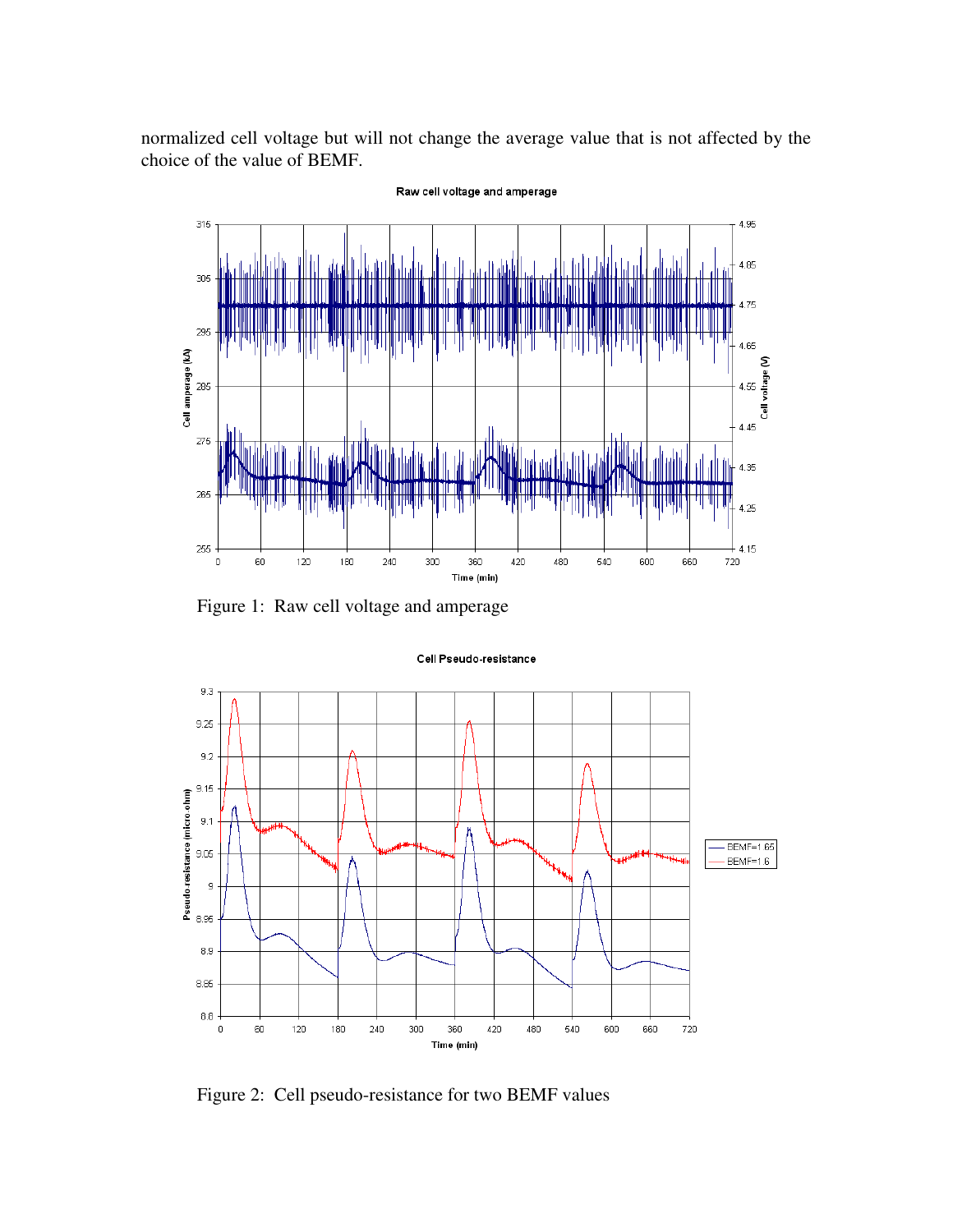#### Normalized cell voltage



Figure 3: Normalized cell voltage for two values of the BEMF

# **Smoothing/fitting the normalized cell voltage**

Amperage fluctuations are not the only phenomena adding higher frequency variation or noise on the raw cell voltage. Metal pad roll generated by magneto-hydrodynamic (MHD) and  $CO<sub>2</sub>$  bubble gas release are two extra phenomena that add noise to the cell electrical resistance either expressed as cell pseudo-resistance or normalized cell voltage.

Dyna/Marc can be used to generate noisy cell resistance data which is accomplished by adding higher frequency ACD fluctuations in addition to the very slowly evolving ACD. Since Dyna/Marc knows the value of the slowly evolving ACD before the addition of the extra higher frequency fluctuation, it can calculate the noise free cell pseudo-resistance in addition to the noisy cell pseudo-resistance (see Figure 4).

To generate those results, Dyna/Marc was run using a 0.1 seconds time steps. The ACD noise generation subroutine available in Dyna/Marc generated a higher frequency ACD fluctuation to mimic metal roll and  $CO<sub>2</sub>$  gas release. That noise can be set to be proportional to ACD, mass of sludge and ledge toe position by user defined parameters. The aim of any cell controller smoothing/fitting algorithm is to generate the blue curve using data from the noisy green curve in Figure 4.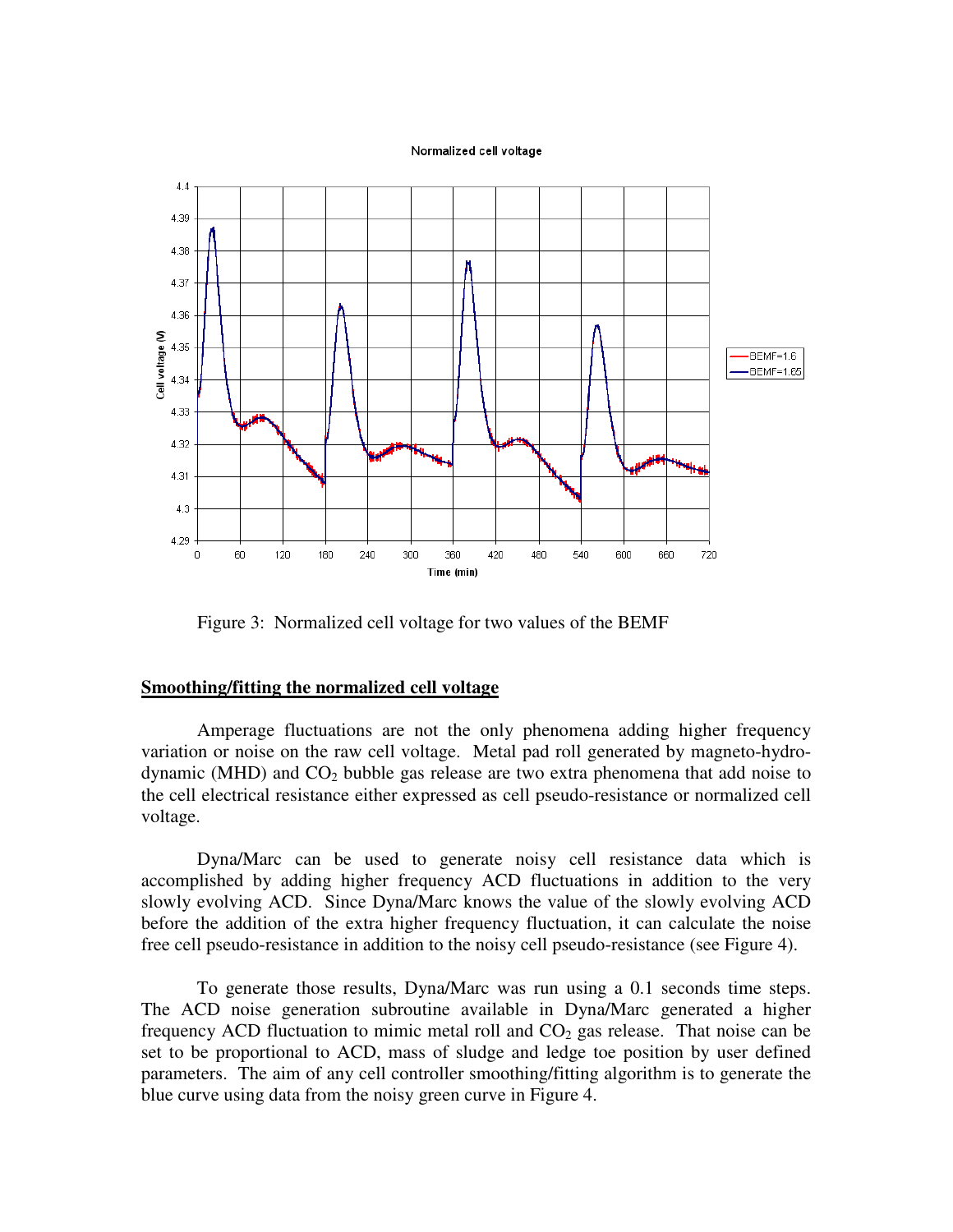

Figure 4: Noisy and noise free evolution of the cell pseudo-resistance

The first question that comes to mind, considering the nature of a noisy signal, is what would be the appropriate data sampling rate and is the moving average calculation helpful in decreasing this type of noise?

To remove the noise having a frequency of about 0.008 Hz, it is required to perform moving average calculations over a span of at least 2 minutes, which means more than 1200 data points if a 10 Hz data sampling rate is used. As can be seen in Figure 5, the higher frequency noise is almost completely removed and the resulting red curve is a good fit of the blue curve in Figure 4.

Notice that the red curve locates the calculated average voltage at the average time which means that the last calculated value was the average voltage 1 minute ago. The black curve is the moving average curve the way Excel presents it, which is incorrect. In order to assess the averaged or smoothed value at the time of the last data point collected (which is assumed to be the present time), an extrapolation of the red curve would need to be performed which would require some kind of data fitting.

Moving averages can also be used to reduce the number of data points to perform data fit calculations. For example, collecting 10 Hz and saving only the 6 seconds moving averaged values every 6 seconds. This would remove very high frequency noise of 0.2 Hz and higher so it would remove  $CO<sub>2</sub>$  gas bubble release noise which is estimated to be about 1 Hz (see Figure 6).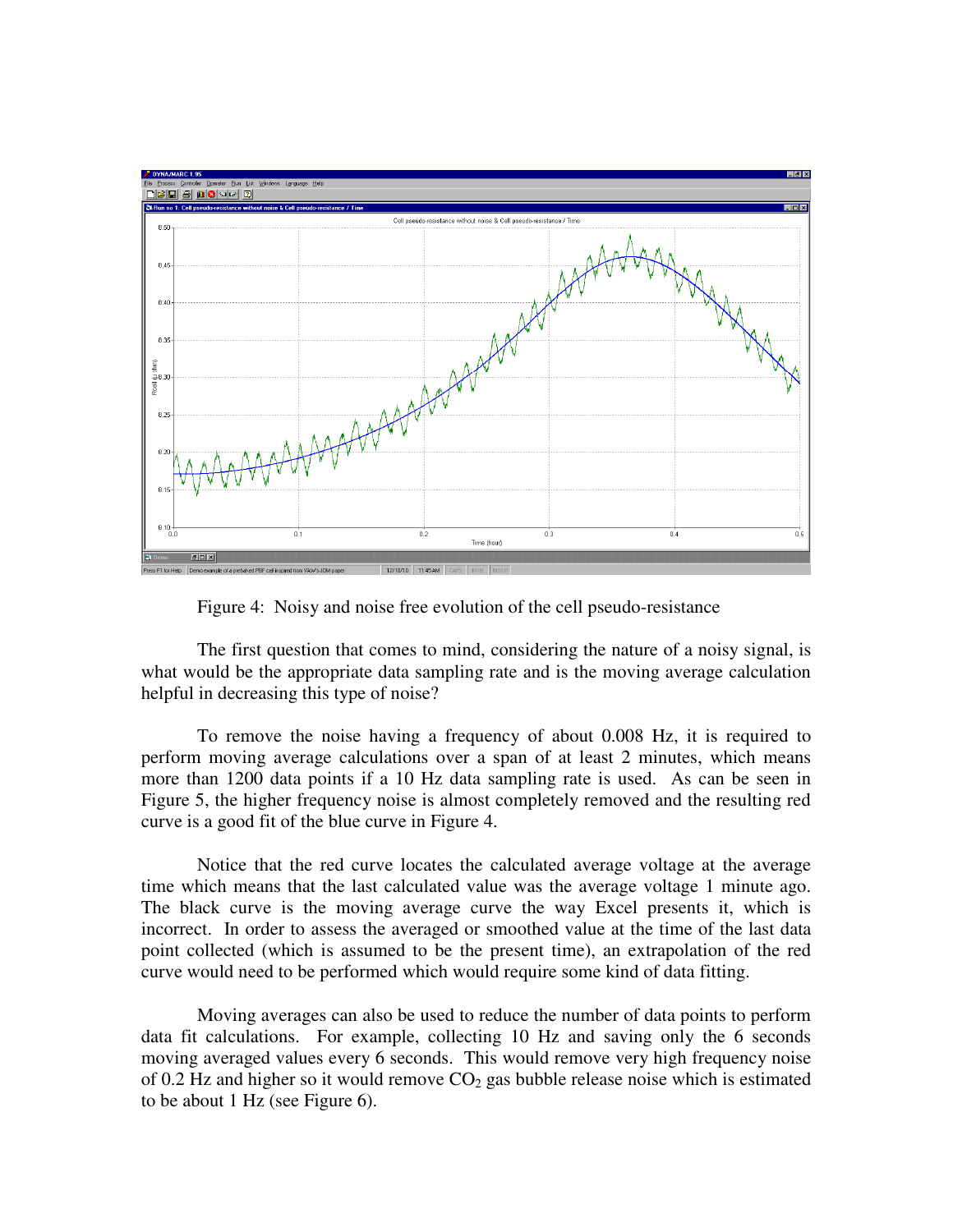



Figure 5: 2 minutes moving average of the normalized cell voltage



Moving average of normalized cell voltage

Figure 6: 6 seconds moving average of the normalized cell voltage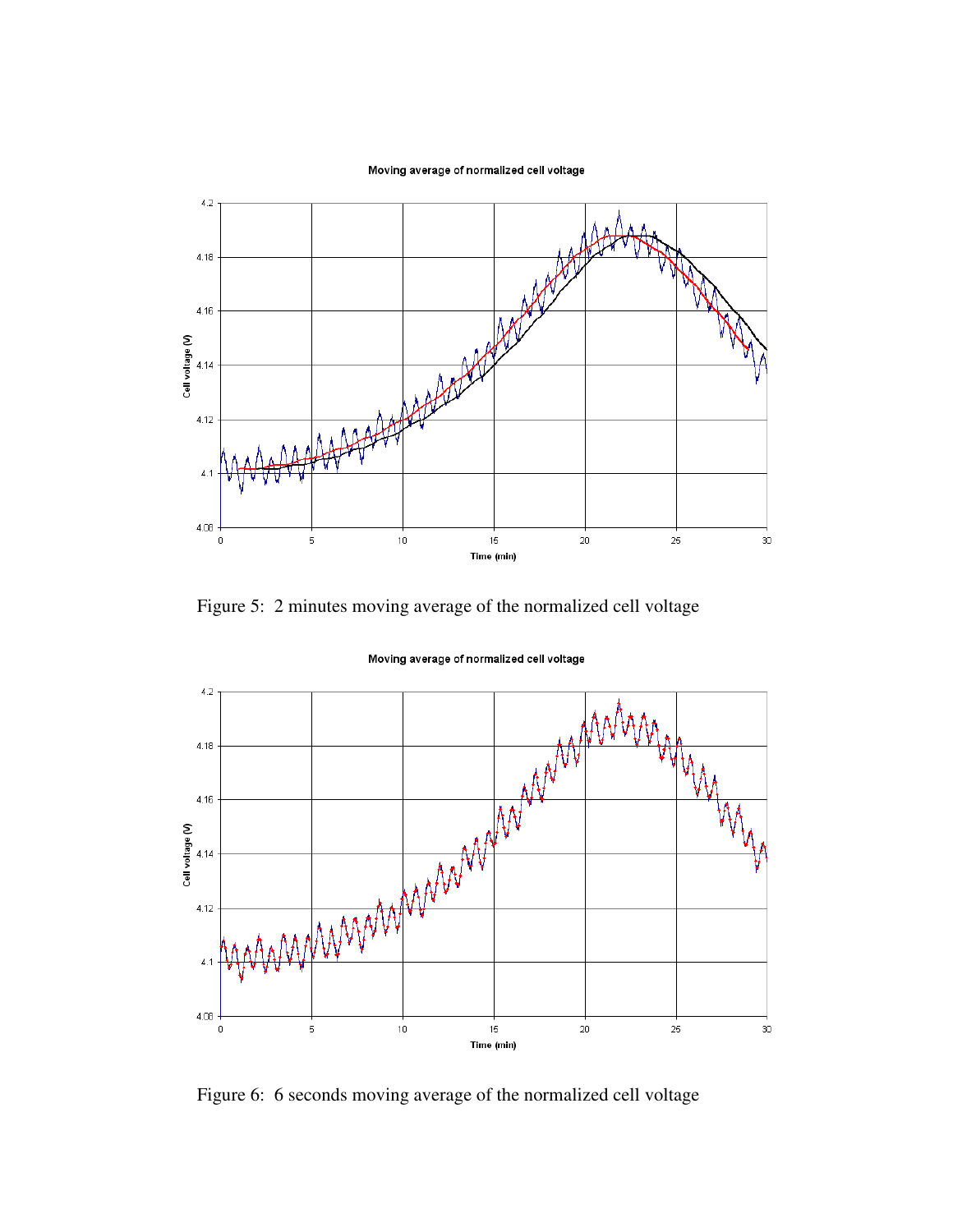Assuming there is available a gas bubble release noise free 5 second moving average data point, the next step is to perform some kind of curve fitting on those points in order to eliminate the metal roll noise. The simplest approach would be to use linear root mean square (RMS) date fitting. It was already demonstrated in [8] that using linear RMS data fitting is a reliable way to estimate the slope of the normalized cell voltage (or alternatively the slope of cell pseudo-resistance). The secret of the accuracy is the selection of the time period to be fitted. It was estimated that a 5 minutes was sufficient to eliminate the metal roll noise but short enough to still be a good representation of the evolution of the noise free normalized cell voltage curve (i.e. not significant curvature). Figure 7 presents the results of such a 5 minutes fit using 60 data points.



Linear root mean square fit of the normalized cell voltage

Figure 7: Linear root mean square fit of the normalized cell voltage

This fit provides two important results; first it gives a prediction of the current noise free normalized cell voltage:  $0.000680 * 5 + 4.1011 = 4.1045$  V.

Second it gives a prediction of the current noise free slope of the normalized cell voltage: 0.00068 V/min or 0.68 mV/min.

Repeating this data curve fitting exercise every 5 minutes leads to the successive straight line fits presented in Figure 8. It is obviously possible to repeat the calculation more often than every 5 minutes. For example this can be done every 2.5 minutes or even every minute by using the last 5 minutes of data.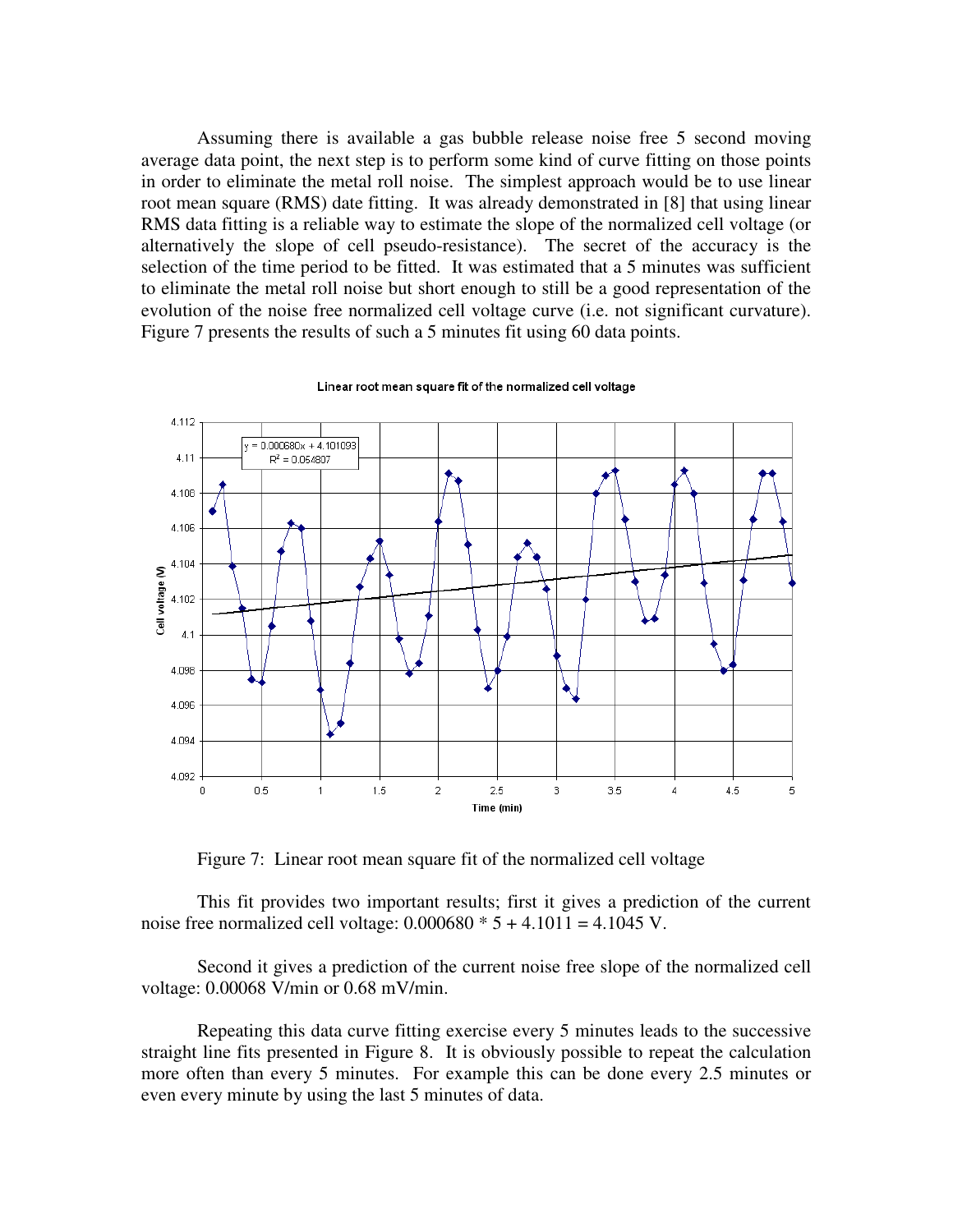

### Linear root mean square fit of normalized cell voltage

Figure 8: Linear root mean square fit of the normalized cell voltage

It is also possible to repeat a similar RMS data fit exercise using a quadratic equation instead of a linear equation. In [8] it was demonstrated that using quadratic data fitting can result in a less accurate estimation of the slope of the cell pseudo-resistance. Yet, it all depends on the choice made for the sampling frequency, the moving average calculation frequency and the data fit calculation time period.

Clearly, a longer time period is required if quadratic data fitting is employed instead of linear data filtering. When using quadratic data fitting, the curvature of the noise free normalized cell voltage must be significant enough to be well estimated. Figure 9 presents the results of a 10 minutes fit using 120 data points. Quadratic fitting of 120 data points obviously requires more CPU processing resources than a linear fitting of 60 data points.

Again, the fit provides two important results. First, it gives a prediction of the current noise free normalized cell voltage:  $0.00021*100 - 0.000301*10 + 4.1019 =$ 4.1199 V.

Second, it gives a prediction of the current noise free slope of the normalized cell voltage:  $2 * 0.00021 * 10 - 0.000301 = 0.0039$  V/min or 3.9 mV/min.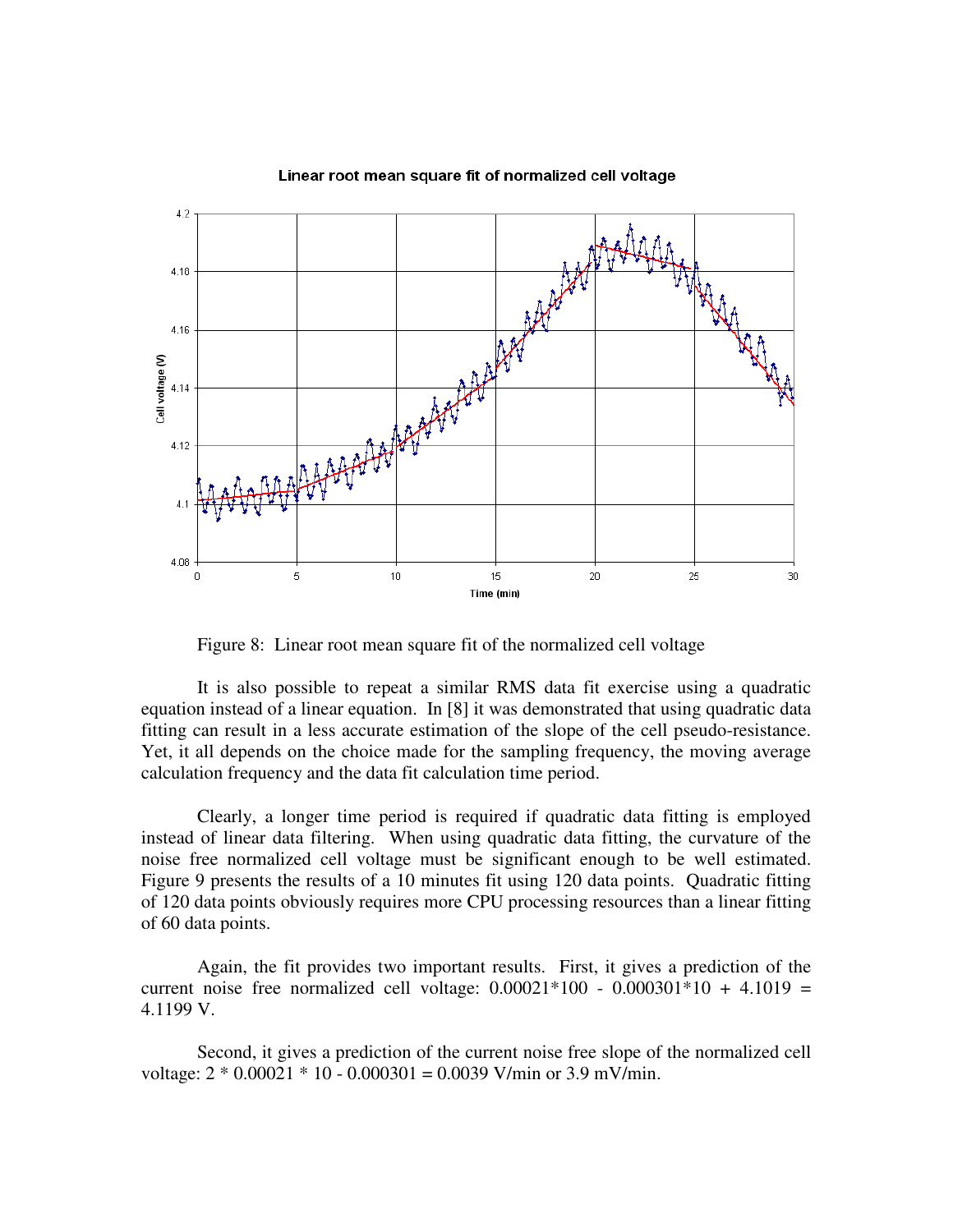Waiting 10 minutes to get a new estimate of the slope of the normalized cell voltage is certainly not a good option. Therefore, Figure 10 presents results by repeating the data fit every 5 minutes.



### Quadratic root mean square fit of normalized cell voltage

Figure 9: Quadratic root mean square fit of the normalized cell voltage



Quadratic root mean square fit of normalized cell voltage

Figure 10: Quadratic root mean square fit of the normalized cell voltage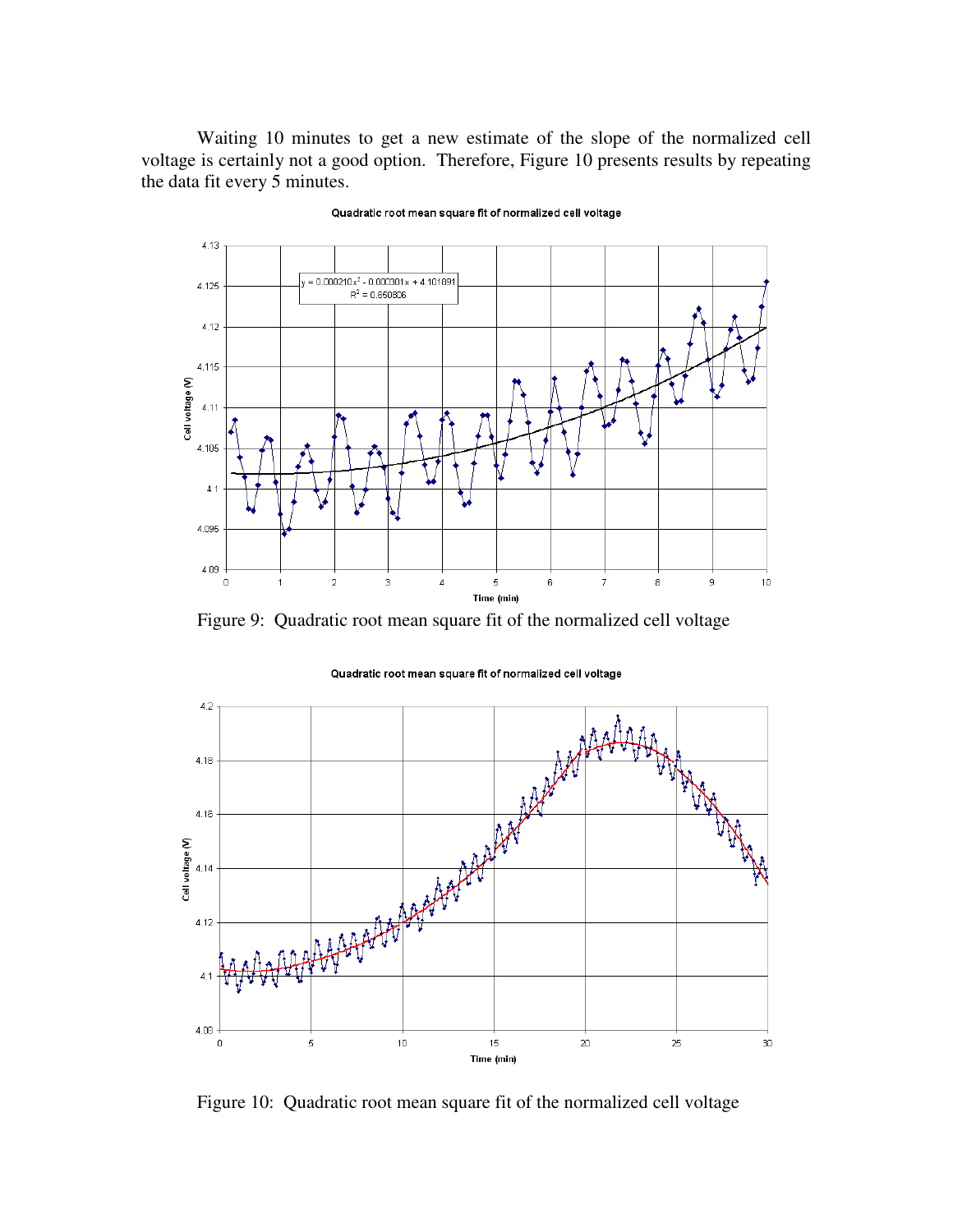As for the linear fit, the quadratic or parabolic fit is discontinuous. Yet it is possible after the fact to take advantage of the overlap between the series of fitted curves to produce a single continuous curve by doing some interpolation. For example, the red curve in Figure 11 is produced by interpolating between the two overlapping fitted curves in the 15 to 20 minutes time segment. The interpolation is done is such a way that even the first derivative of the curve is continuous between time segments.



Continuous transition quadratic RMS fit of normalized cell voltage

Figure 11: Continuous transition quadratic RMS fit of normalized cell voltage

Repeating this procedure from time segment to time segment produced the red curve presented in Figure 12. Evidently, this after-the-fact treatment is not helping improving the slope estimation at the end of the last available segment which is the current time when the information is required to take control actions as part of the cell control logic.

Yet, at least this red curve in Figure 12 can now be compared to the equivalent of the blue curve in Figure 4 to determine the appropriateness of the selected curve fitting algorithm.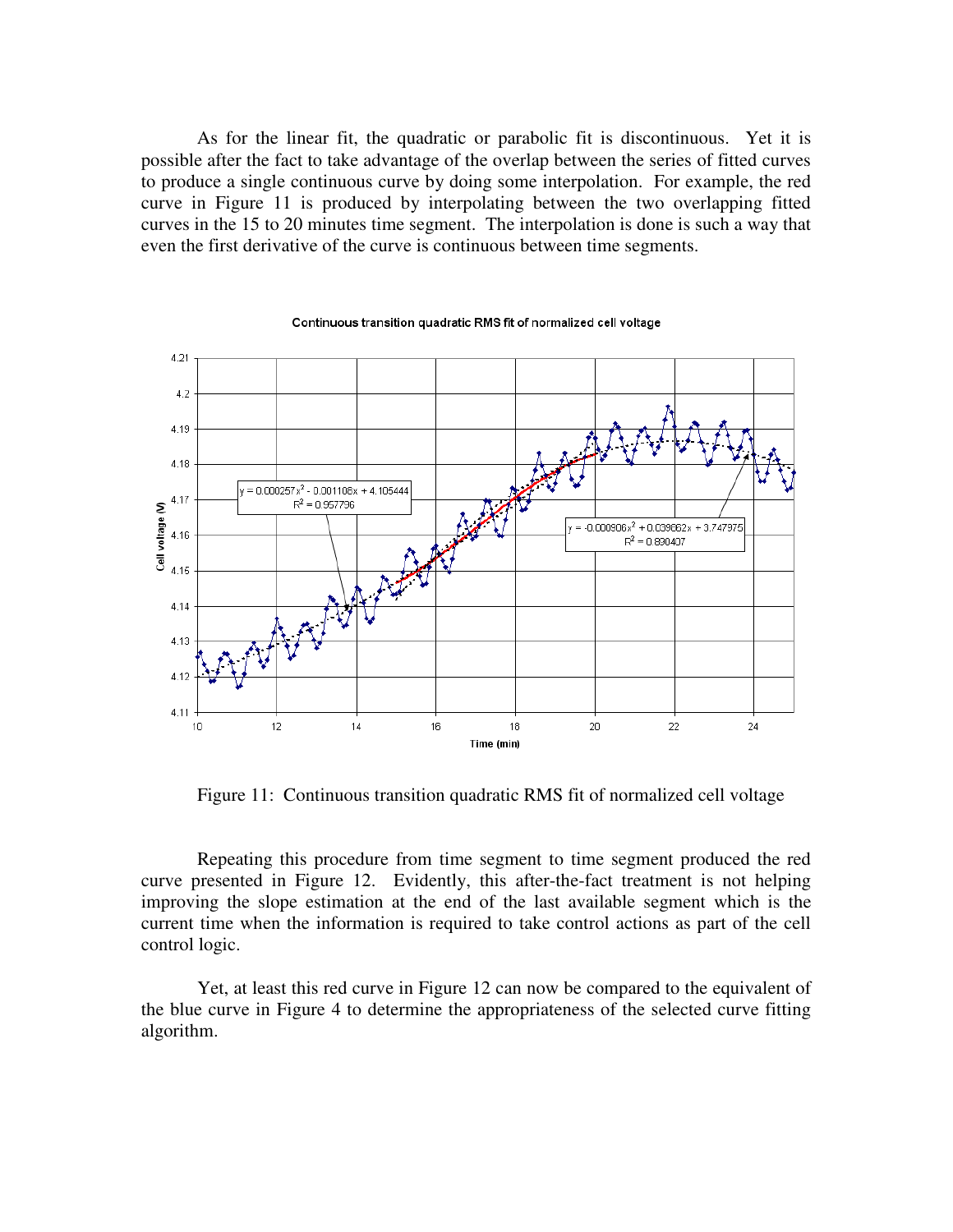#### Continuous quadratic RMS fit of normalized cell voltage



Figure 12: Resulting continuous quadratic RMS fit of normalized cell voltage

# **Estimation of the alumina concentration using the estimated slope of the noise free normalized cell voltage during a no feed observation period**

The key concept of the *In Situ* control logic algorithm is the assumption that there is a reliably accurate correlation between the estimated slope of the noise free normalized cell voltage (labeled time slope of  $V_p$  in previous *In Situ* papers) and the alumina concentration during a no feed observation period (see per example Figure 1 of reference 3).

Tests performed on Dyna/Marc cell simulator indicates that this correlation does exist even if it is not linear on a very wide range of alumina concentration variation and depends on a lot of factors influencing the cell resistance and the dynamics of the alumina dissolution. For example, when the point fed alumina is dissolving rapidly, there is not much dispersed alumina in the bath at the beginning of a no feed observation. Under this condition, the rate of decrease of the dissolved alumina concentration in the bath reaches the constant rate of the cell alumina electrolytic consumption. Otherwise the rate of decrease of dissolved alumina is less than the maximal rate. Figure 13 presents the evolution of the dissolved alumina concentration during a 0% underfeeding followed by a 140% overfeeding continuous tracking feeding regime for 5 cycles. Figure 14 presents the corresponding evolution of the noise free cell voltage while Figure 15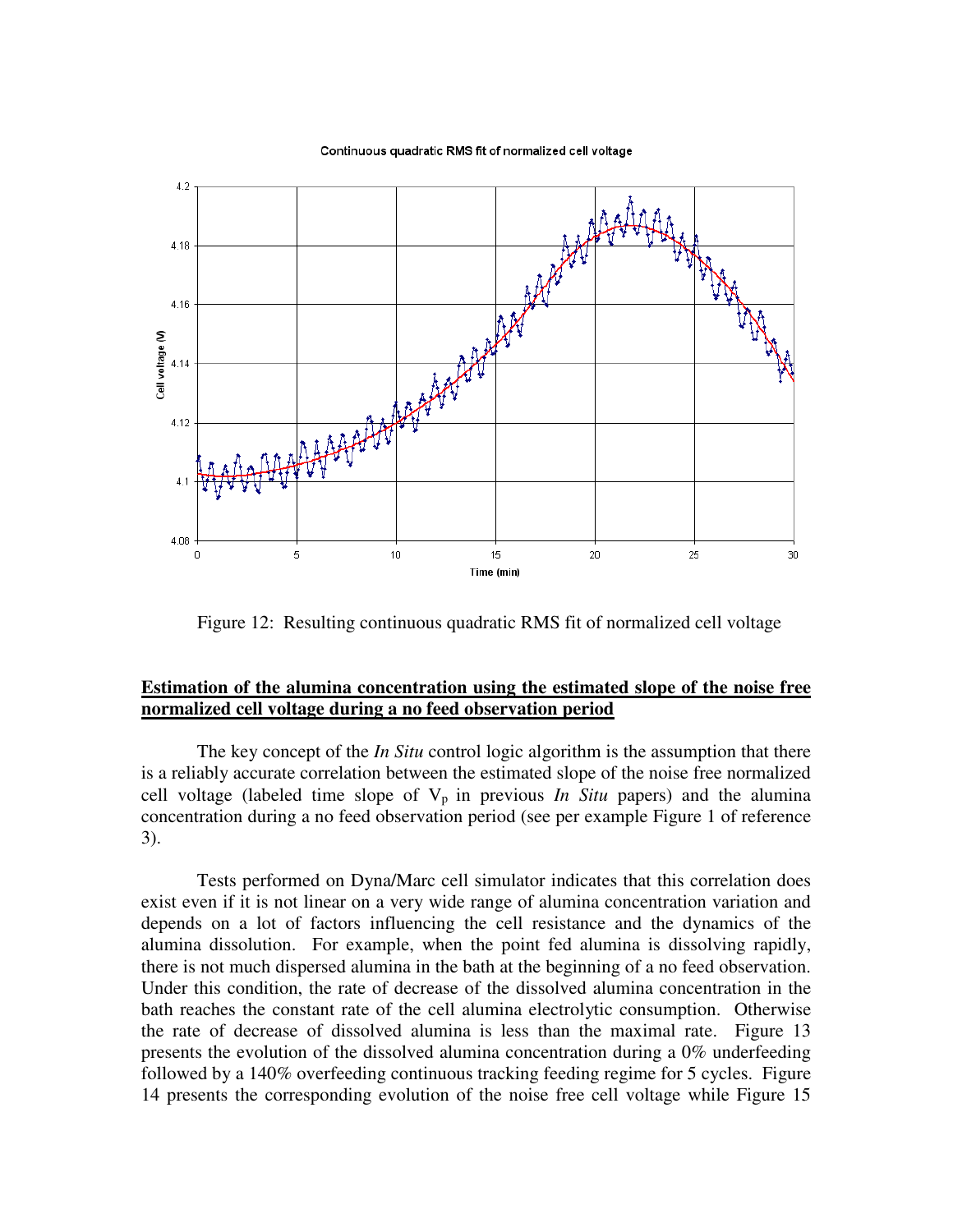presents the correlation between the slope of the cell voltage and the concentration of dissolved alumina for all 5 cycles.



### Concentration of dissolved alumina vs time

Figure 13: Concentration of dissolved alumina vs. time during continuous tracking

### Noise free cell voltage vs time



Figure 14: Noise free normalized cell voltage vs. time during continuous tracking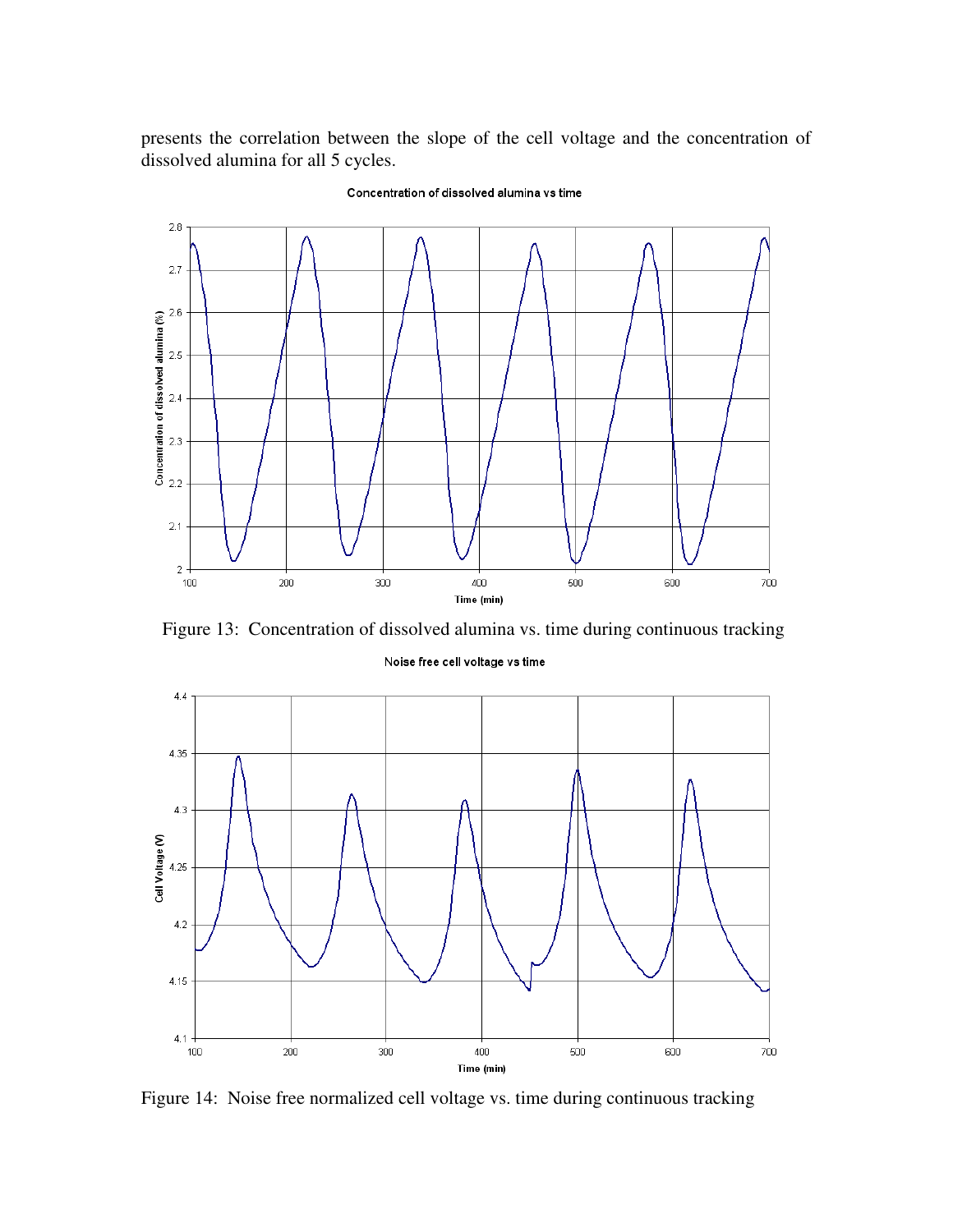

Dissolved alumina concentration vs the time slope of the cell voltage

Figure 15: Dissolved alumina concentration vs. the slope of the cell voltage

So clearly even if the 5 cycles are not identical, they almost perfectly match a unique cubic correlation. For a more restricted range of alumina concentration variation which corresponds to the typical range the *In Situ* controller would be able to operate the cell and for a different value of the alumina dissolution constant, the linear correlation presented in Figure 16 was obtained. This is the correlation that will be used to estimate the alumina concentration once the slope of the noise free normalized cell voltage have been estimated by the *In Situ* controller in Dyna/Marc test runs.

For example, the slope of 3.9 mV/min estimated after 10 minutes of no feed observation by the quadratic fit of Figure 9 would correspond to an estimated alumina concentration of:

 $-0.0279 * 3.9 + 2.3193 = 2.21\%$ 

Using the correlation of Figure 15 would lead to a different estimate:

$$
-750143 * 0.00393 + 21065 * 0.00392 - 214.13 * 0.0039 + 2.914 = 2.35 %
$$

This 0.14 % discrepancy between the real alumina concentration and the estimated alumina concentration (assuming that Figure 16 correlation gives an exact prediction) would not prevent the *In Situ* control logic to work quite well, it would simply introduce a 0.14% offset on the targeted alumina concentration.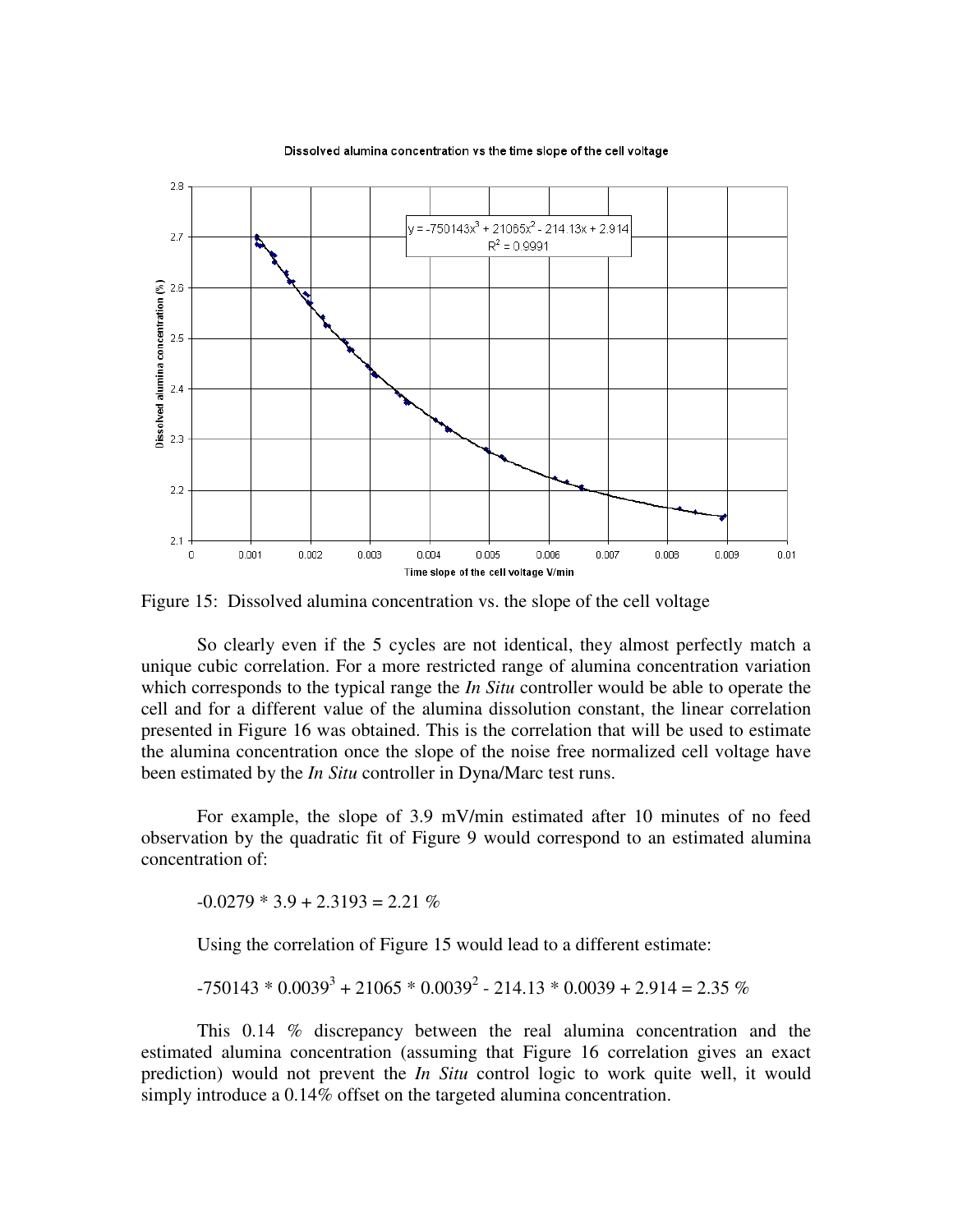

**Concentration of dissolved alumina vs time slope of the cell voltage**

Figure 16: Dissolved alumina concentration vs. the slope of the normalized cell voltage

# **Primary calibration surface and estimation of the ACD**

Once the concentration of dissolved alumina in the bath has been estimated, it is essential to also estimate the ACD using the primary calibration surface.

In previous *In Situ* papers, the concept of primary calibration curve is presented. It is simply the observation that when all the other variables affecting the cell voltage are kept constant, it is possible to correlate the concentration of dissolved alumina in the bath with the noise free normalized cell voltage using the following equation:

$$
1 / (C_{A12O3} - C_{A12O3 \text{-AE}}) = \text{CoeffA} * \text{EXP} ( \text{CoeffB} * V_n )
$$
 (2)

Where:

| $V_{n}$               | is the estimated noise free normalized cell voltage (V)                               |
|-----------------------|---------------------------------------------------------------------------------------|
| $C_{Al2O3}$           | is the <i>In Situ</i> estimated concentration of dissolved alumina in the bath $(\%)$ |
| $C_{\text{Al2O3-AE}}$ | is the estimated concentration of dissolved alumina triggering an anode               |
|                       | effect $(AE)$ $(\%)$                                                                  |
| CoeffA                | is the first coefficient of the correlation                                           |
| CoeffB                | is the second coefficient of the correlation                                          |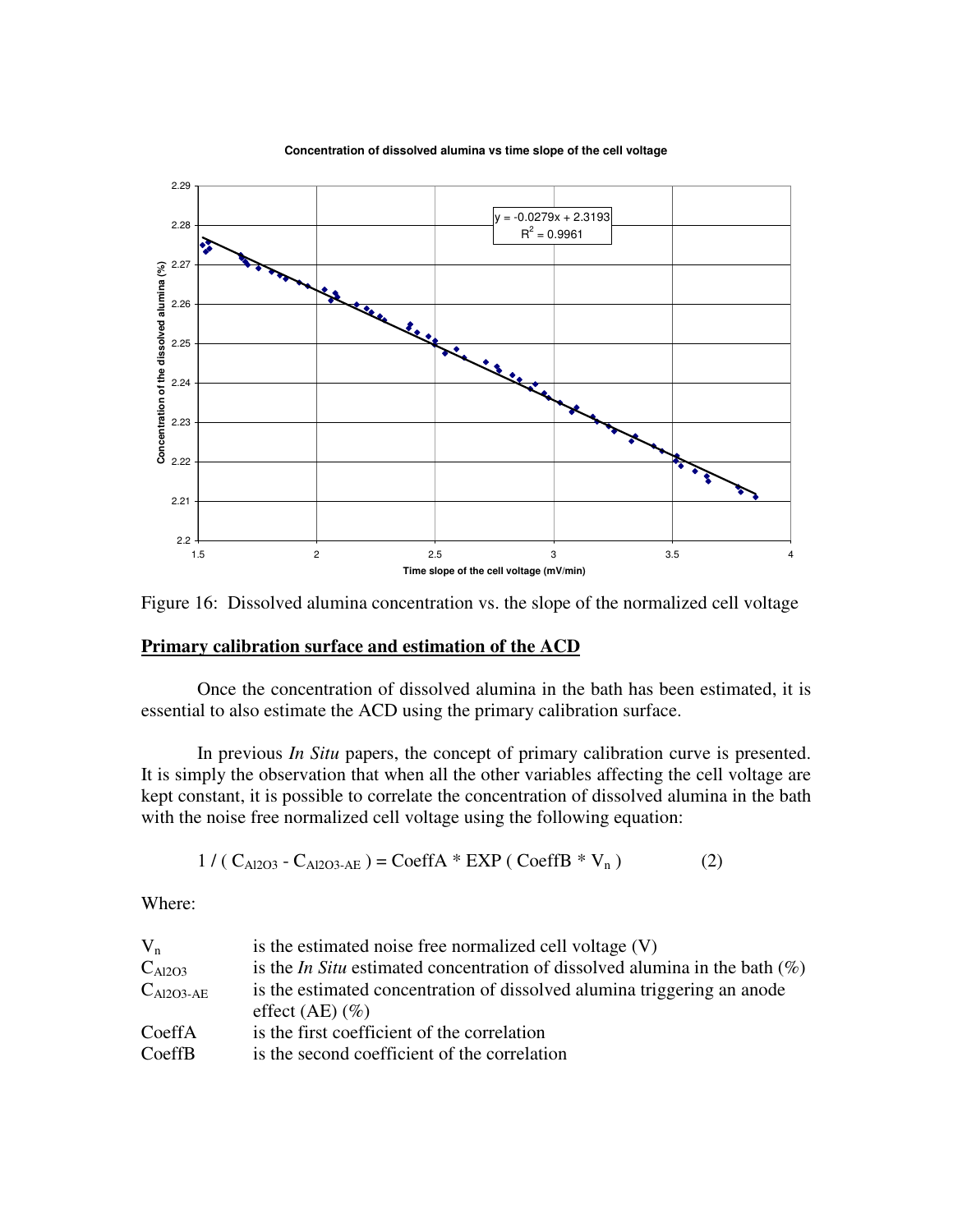It is quite easy to generate that correlation for any combination of cell conditions using published cell voltage break down equations like those published in [9] that happen to be the ones used by Dyna/Marc. This can be done in an Excel worksheet by specifying the value of all those other variables like the ACD, the cell temperature, the current density, anode cathode and busbar voltage drops, the bath chemistry etc., and calculating the resulting predicted cell voltage covering a range of values for the concentration of dissolved alumina. The exponential curve on the left of Figure 17 was obtained using 4 cm ACD while the right curve was obtained using 5 cm ACD.



Primary calibration curves for ACD = 4 & 5 cm

Figure 17: Primary calibration curves for  $ACD = 4 \& 5 \text{ cm}$ 

For the cell conditions selected, CoeffA =  $2.0328E-24$  and CoeffB = 13.747 when  $ACD = 4$  cm and  $CoeffA = 9.2408E-27$  and  $CoeffB = 14.118$  when  $ACD = 5$  cm. With  $C_{\text{Al2O3}} = 2.210 \%$  and  $C_{\text{Al2O3-AE}} = 1.965 \%$  we have:

 $1 / ( CAI2O3 - CAI2O3 - AE) = 1 / 0.245 = 4.08$ 

From that we can calculate that at 2.21 % of dissolved alumina, the predicted cell voltage would be:

 $(LN(4.08) - LN(2.0328E-24)$   $)/ 13.747 = 4.071 V$ , at 4 cm ACD

 $(LN(4.08) - LN(9.2408E-27))$  / 14.118 = 4.346 V, at 5 cm ACD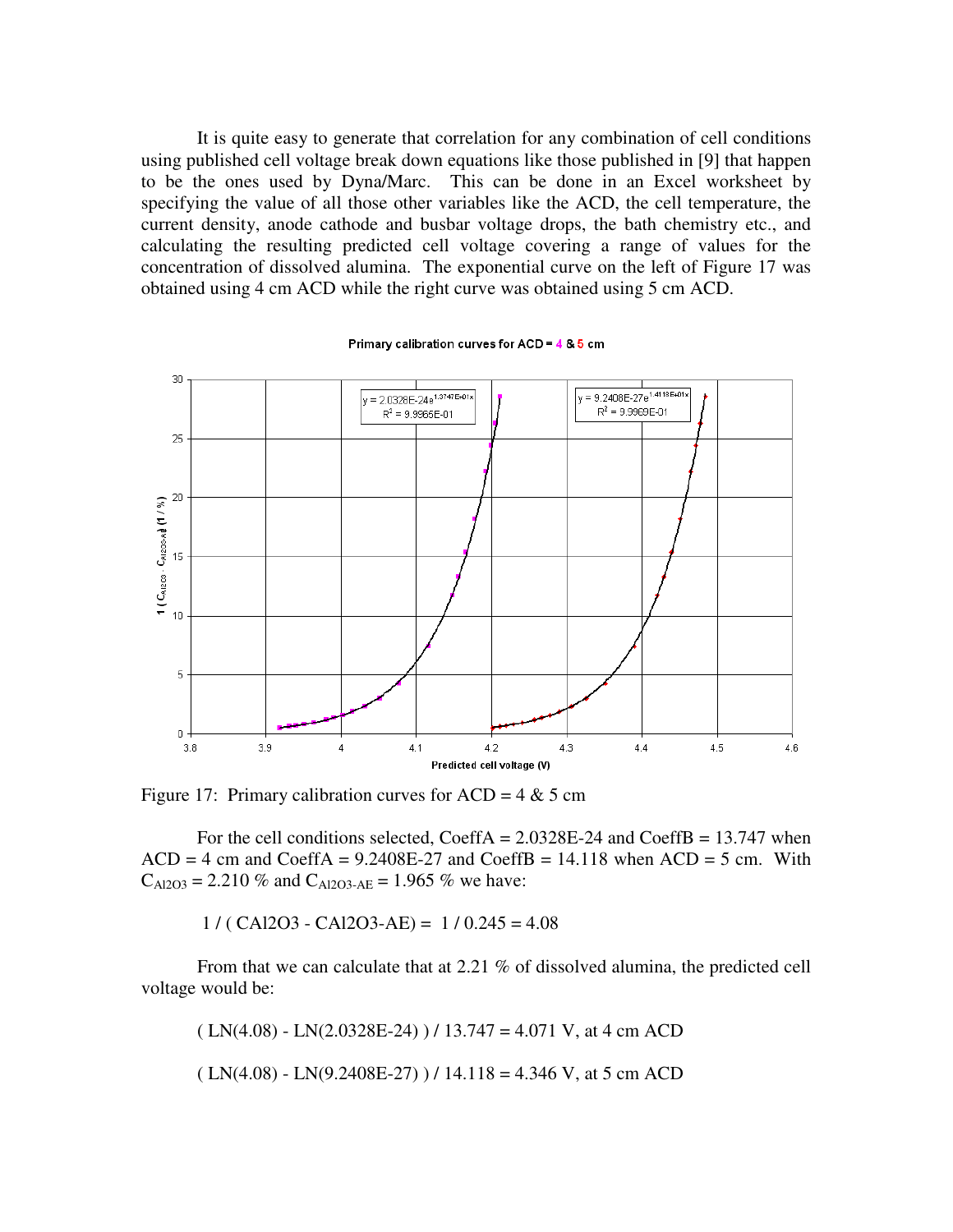Since the estimated noise free normalized cell voltage after 10 minutes of no feed observation was estimated to be 4.1199 V from the quadratic fit presented in Figure 9, we can calculate by a simple interpolation method the estimated ACD:

$$
4 + (4.1199 - 4.071) / (4.346 - 4.07) = 4.18
$$
 cm

Using the combined estimated cell voltage and slope of the cell voltage after 10 minutes of no feed observation, it is possible to estimate both the concentration of dissolved alumina in the bath and the ACD. From that point on, until the next observation, it is possible to estimate the evolution of the dissolved alumina concentration by simply following the evolution of the estimated noise free normalized cell voltage. In order to be able to do that, two things are needed:

- 1) An estimate of the evolution of the ACD
- 2) The primary calibration surface

By neglecting any changes of the metal level coming from changes of the ledge thickness or the accumulation of sludge, the ACD evolution depends only on the linear accumulation of the metal and the linear consumption of the anodes. For a prebaked anode cell, the net result is a slow linear decrease of the ACD.

In the demo Dyna/Marc test case, that linear rate of change of the ACD was estimated to be about -0.00033 cm/min, which means that 3 hours after the observation, the ACD can be estimated to be:

 $4.18 - 0.00033 * 180 = 4.12$  cm

Of course, this prediction cannot be considered sufficiently accurate over a very long period of time of many hours. Yet, it only needs to be approximate until the next observation when ore feed is once again restricted for an *in situ* alumina concentration and ACD measurement.

Assuming that we can estimate the noise free normalized cell voltage every 5 minutes and provide an estimate of the ACD based on an assumed linear rate of change, we need to replace the primary calibration curve by a primary calibration surface. Contrary to the calibration curve that can only be used to estimate the concentration of dissolved alumina in the bath from the cell voltage at a given ACD, the primary calibration surface can be used to estimate the concentration of dissolved alumina in the bath from any combination of cell voltage and ACD.

It is possible to fit the evolution of the CoeffA and CoeffB coefficients as the ACD is changing from 4 to 5 cm as seen in Figures 18 and 19. By using those two extra equations, it is possible to calculate first the value of CoeffA and CoeffB that corresponds to the current estimate of the ACD and then calculate the estimate of the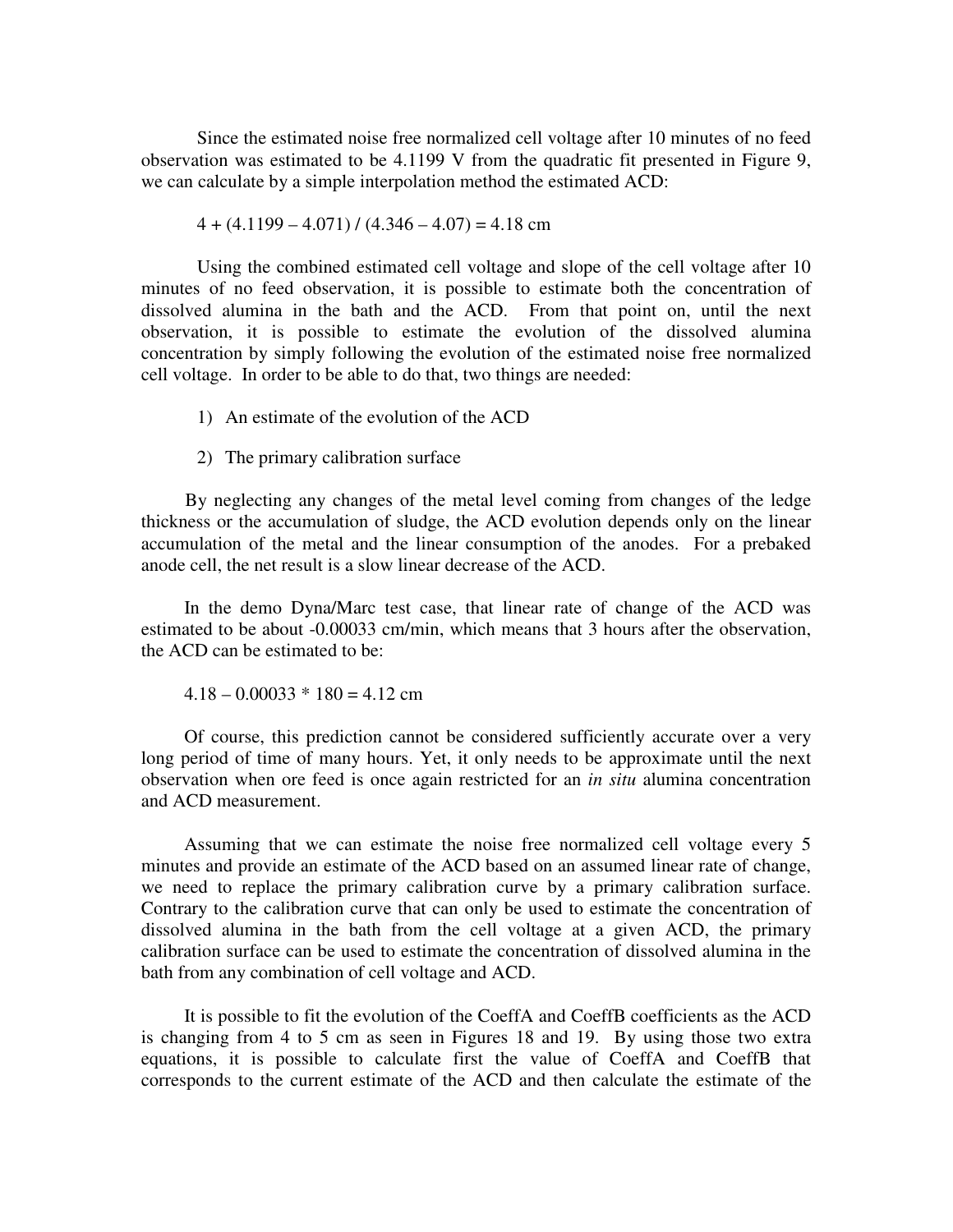dissolved alumina in the bath based on the estimate of the noise free normalized cell voltage using those coefficients in Equation 2.



CoeffA vs ACD

Figure 18: CoeffA vs. ACD

CoeffB vs ACD



Figure 19: CoeffB vs. ACD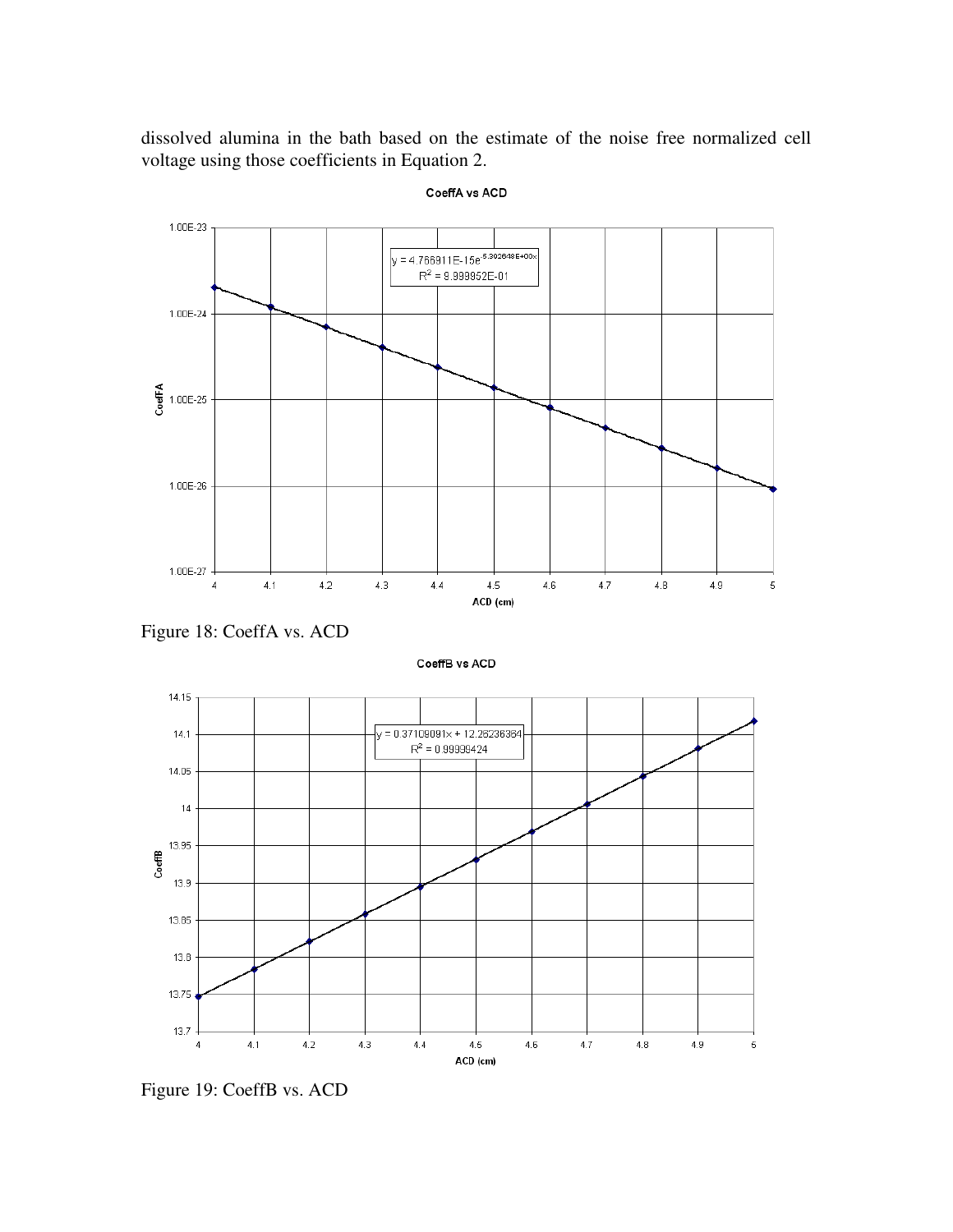For example, using  $ACD = 4.12$ , CoeffA value can be calculated to be equal to:

 $4.766911E-15 * EXP (-5.392648 * 4.12) = 1.06957E-24$ 

And CoeffB value can be calculated to be equal to:

 $0.37109091 * 4.12 + 12.26236364 = 13.7913$ 

If 3 hours after the last observation, the value of the noise free normalized cell voltage is estimated to be equal to 4.100 V, the concentration of the dissolved alumina can in turn be estimated to be equal to:

 $1.06957E-24*$  EXP  $(13.7913 * 4.100) = 3.8557$  $1 / 3.8557 + 1.965 = 2.22 \%$ 

### PID controller

The last part of the *In Situ* control logic is straightforward. After a no feed observation period, the concentration of the dissolved alumina in the bath is estimated every 5 minutes or so. Next, the error between a selected target value and the current estimated value is used to adjust the alumina feeding rate using the standard PID controller equation [10, 11]:

$$
\text{Output(t)} = K_p \left( e(t) + K_{ip} \int_0^t e(\tau) \, d\tau + K_{dp} \frac{de}{dt} \right) \tag{3}
$$

For example, starting with no integral and derivative contributions at the end of the observation period, a  $K_p$  value of 2000 kg/min% and a target alumina concentration of 2.30 % would translate into an additional feeding rate of:

 $2000 * (2.30 - 2.21) = 180$  kg/hr

Since the nominal feeding rate of the demo Dyna/Marc test case is about 180 kg/hr, this means that the initial total feeding rate at the end of the observation period would be about 200% of the nominal rate  $(180 + 180)$ . That feeding rate would be maintained for 5 minutes and then readjusted based on the new estimated value of the dissolved alumina concentration at the time.

This summarizes the theory behind the *In Situ* control logic. It is clearly an example of "out of the box" thinking as nothing even remotely similar was ever imagined to control the alumina concentration of a H.H. cell. Would this innovative control logic work in a real cell? It is difficult to say with absolute certainty at this stage as a number of assumptions are built into the logic. Continued testing in the Dyna/Marc cell simulator will provide these answers in a risk free environment! This is one of the reasons why cell simulators have been developed in the first place.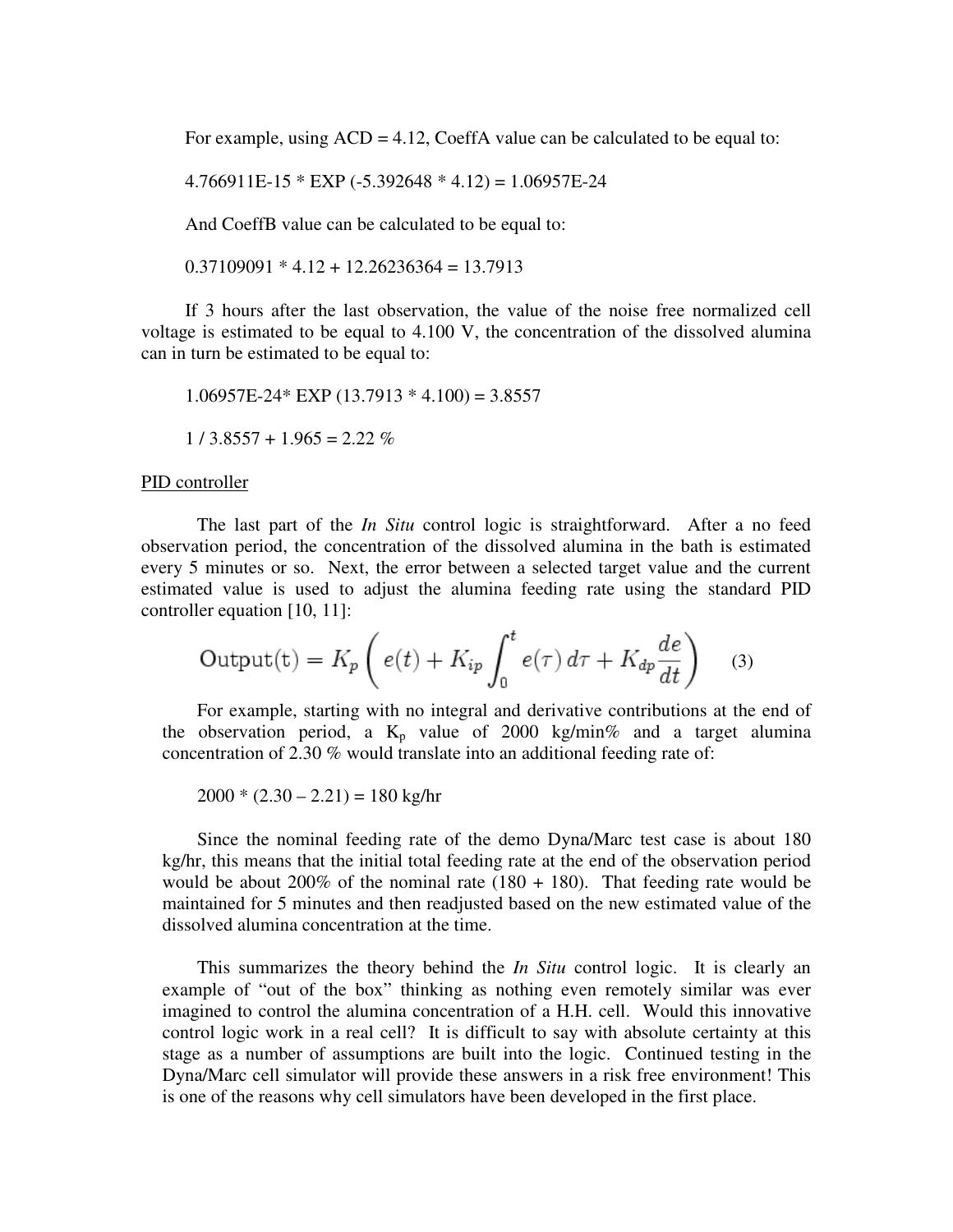# **TESTING** *IN SITU* **CONTROL WITH DYNA/MARC CELL SIMULATOR**

For the purpose of the Dyna/Marc test, the simplest version of the *In Situ* control logic has been coded in Fortran, the language in which Dyna/Marc kernel was developed. In the simplest version, only the linear curve fitting option is available.

The simplest version of the *In Situ* controller subroutine has been added to Dyna/Marc and tested. In the test runs, the  $CO<sub>2</sub>$  gas release noise generation is neglected so the selected data sampling time step is 5 seconds. The *In Situ* calculation step is 5 minutes which produces 60 normalized cell voltage data points. In normal operation after the observation period, the estimation of the noise free normalized cell voltage is used to calculate the estimate of the concentration of dissolved alumina, the PID controller error and finally the new feeding regime.

The Dyna/Marc simulator runs start in perfect steady-state condition as any Dyna/Marc run does at the target ACD and target alumina concentration of 2.3%. A no feed observation period is started immediately. As can be seen in Figure 20, the perturbation created by the observation last about an hour, after which the cell is back in perfect steady-state conditions. The ACD is adjusted every 3 hours which create very little perturbations on the feeding rate.



Figure 20: 12 hours Dyna/Marc simulation using *In Situ* control logic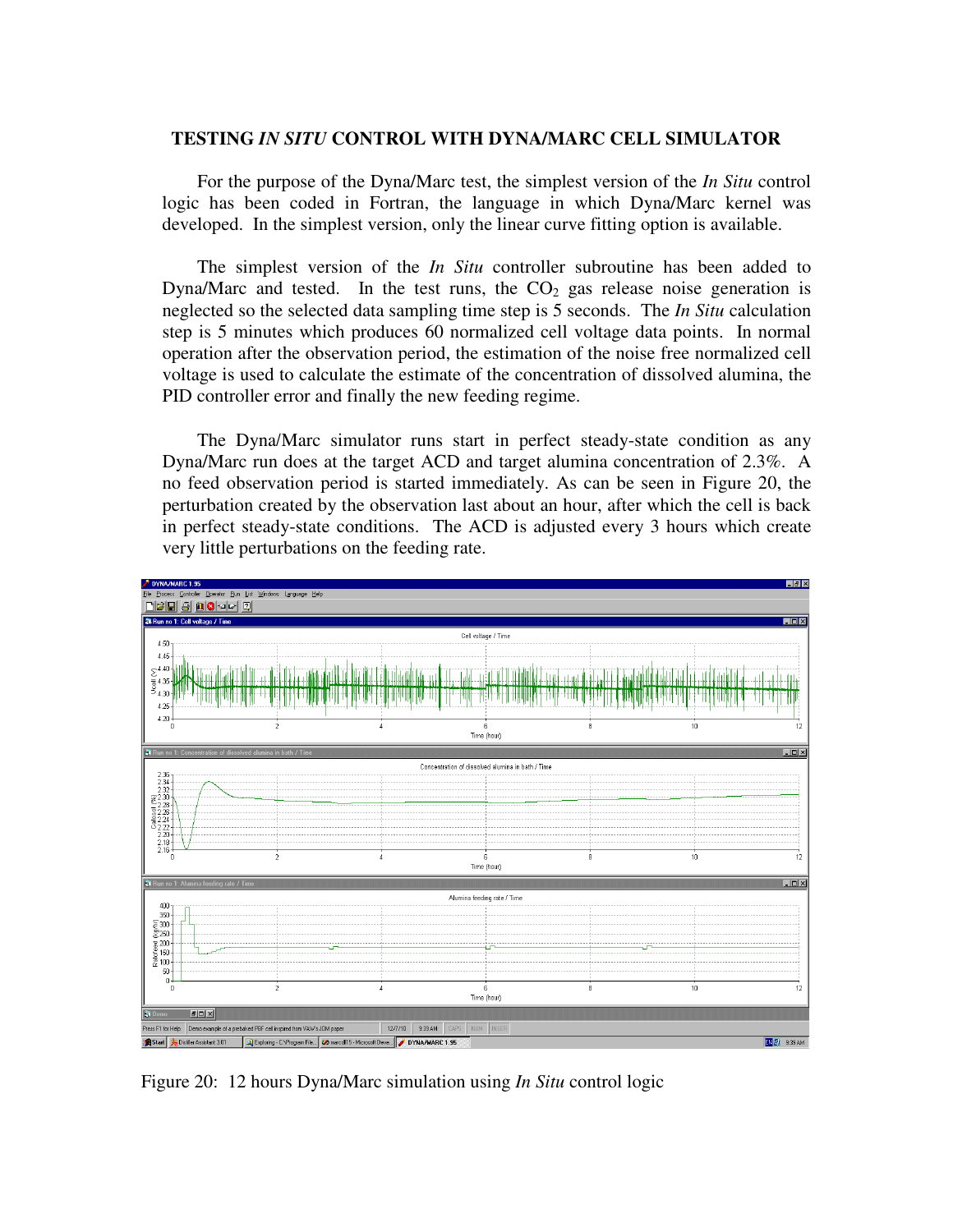This clearly demonstrates that without major process perturbations, *In Situ* control logic works exactly as designed. The dissolved alumina concentration is effectively controlled with an impressive accuracy employing only standard line amperage and cell voltage signals as feedback control inputs.

Yet, a 12 hours simulation period without process events like metal taping or anode change is not enough to demonstrate that the logic is sufficiently robust to cope with typical unavoidable process perturbations. For sure, the anode change event affects the cell resistance and this effect must be accounted for in the *In Situ* logic. Otherwise *In Situ* logic will assume the change is generated by a change of the dissolved alumina concentration and it would very inappropriately change the feeding regime accordingly.

It turns out that it is possible to account for the effect of the anode change on the cell resistance by using a ramp the same way it is done in a standard cell controller. Figure 21 presents the results of a 3 days simulation containing 3 metal tapping events and 3 anode change events. The anode change event does perturb significantly the *In Situ* control logic despite the best possible compensation of the resistance change with a ramp. Yet, when compared with a standard continuous tracking control logic, those perturbations remain relatively very small.



Figure 21: 3 days Dyna/Marc simulation using the *In Situ* control logic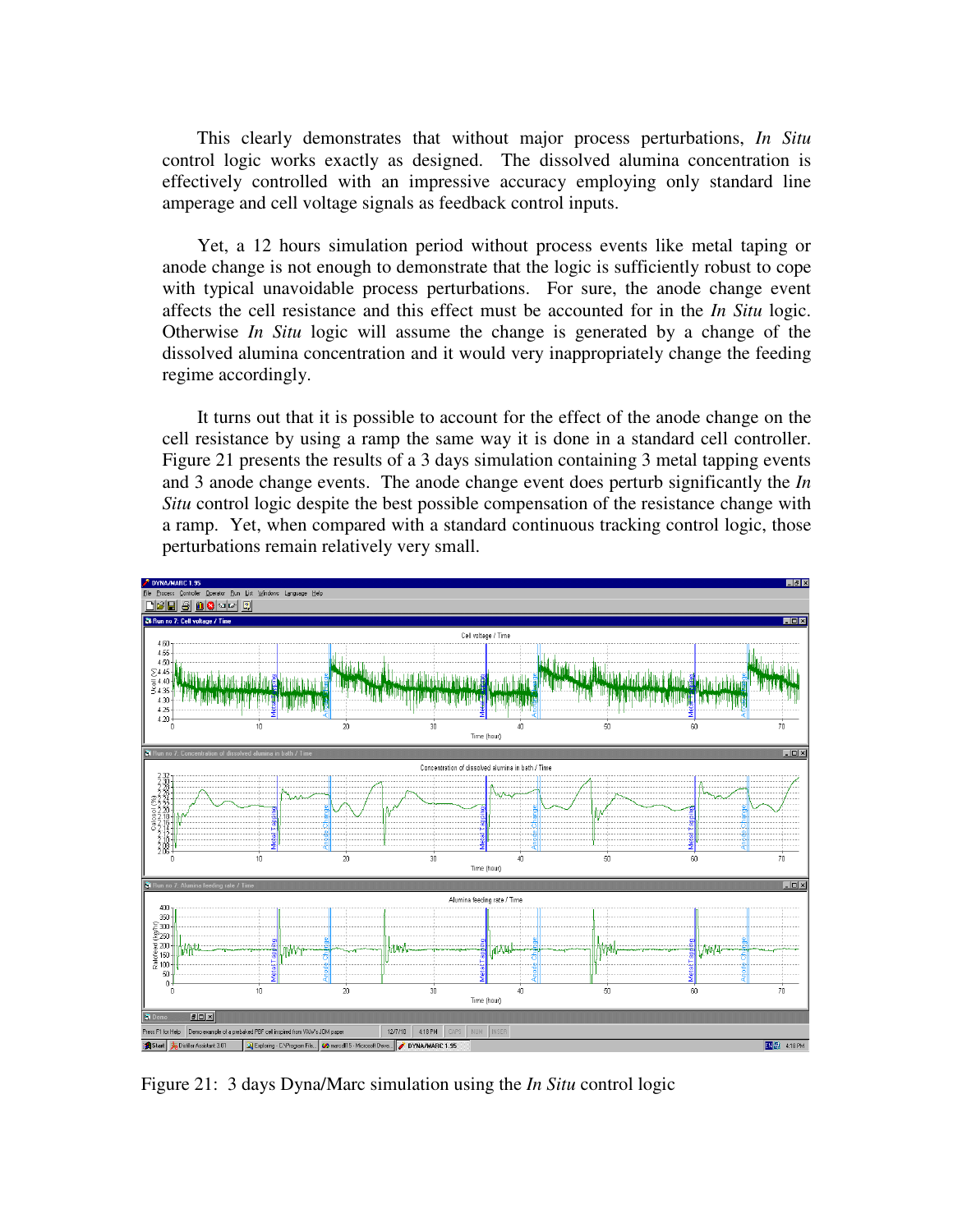# **Effect of the change of control logic on the process efficiency**

As a last test, the average energy efficiency and current efficiency of a 1 day run was compared when only the type of feed control logic is changed. Figure 22 presents the results obtained using a typical continuous tracking control logic. The average dissolved alumina concentration obtained is 2.41 % with a standard deviation of 0.20 %, the average power efficiency is 13.21 kWhr/kg with a standard deviation of 0.19 kWhr/kg and an average current efficiency obtained is 94.62 % with a standard deviation of 0.20 %.



Figure 22: Process efficiency results during a typical continuous tracking logic

Figure 23 presents the results obtained using the new *In Situ* control logic. The average dissolved alumina concentration obtained is 2.22 % with a standard deviation of only 0.03 %, the average power efficiency is 13.16 kWhr/kg with a standard deviation of 0.12 kWhr/kg and an average current efficiency obtained is 94.77 % with a standard deviation of 0.12 %. Further *In Situ* optimizing efforts are expected to produce a wider divergence in production efficiencies.

Therefore the drastic reduction of the process variation of the concentration of the dissolved alumina leads to the possibility of reducing the average value without increasing the risk of anode effect. This result had a positive impact on both the current efficiency and the power efficiency.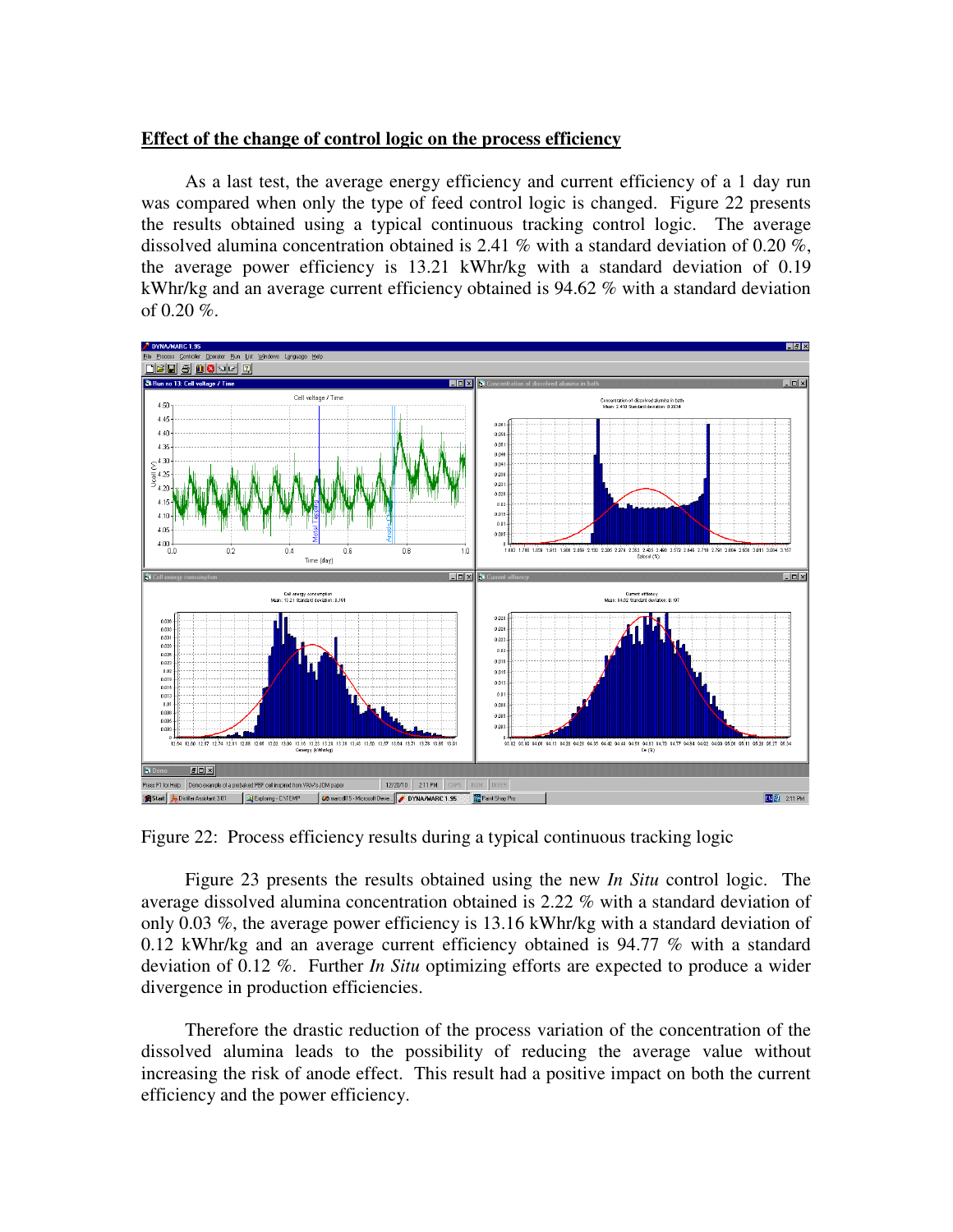

Figure 23: Process efficiency results employing the new *In Situ* control logic

# **CONCLUSIONS**

The newly proposed *In Situ* control logic has been presented in detail. The core principle is quite simple: the values of both the dissolved alumina concentration and the ACD can be estimated at the end of a 5 to 10 minute no feed observation period only by using the standard cell amperage and voltage data. With this information, it is possible to employ a PID controller to regulate the rate of alumina feeding using only the normalized cell voltage to calculate the error between the estimated dissolved alumina concentration and a target value for an extended period of time.

*In Situ* control logic has been coded in Fortran and imbedded in the Dyna/Marc kernel as an additional control subroutine and tested. It has worked exactly as designed. The dissolved alumina concentration is effectively controlled with an impressive accuracy only using standard line amperage and cell voltage signals as feedback control inputs. The drastic reduction of the process variation of the concentration of the dissolved alumina, promotes the possibility of reducing the averaged value without increasing the risk of anode effect. This new idea produced in the Dyna/Marc simulator a positive impact on both current efficiency and the power efficiency.